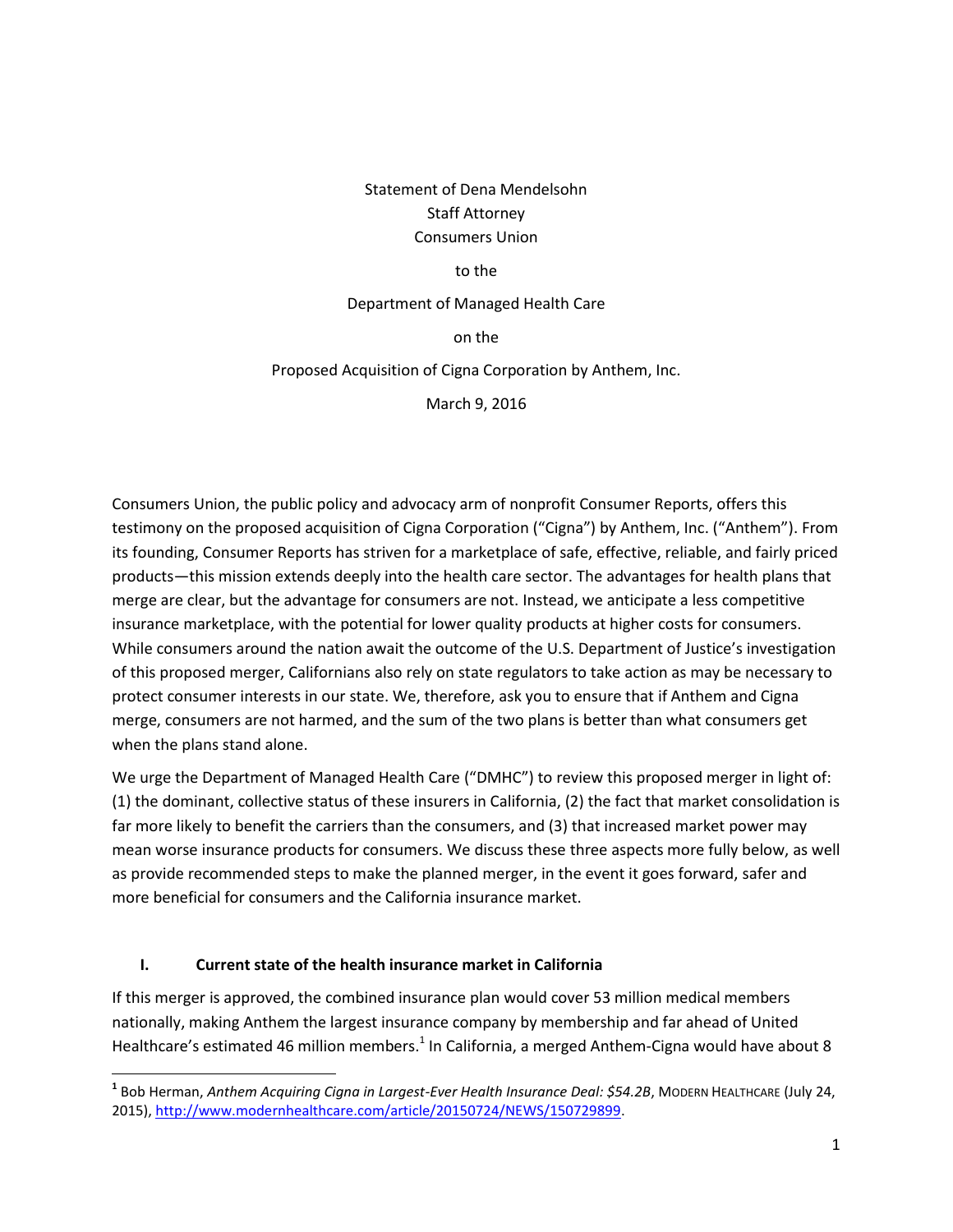million members, slightly more than the currently largest health plan, Kaiser, with 7.8 million.<sup>2</sup> While the colossal size of this merged plan is of concern, the potential impact on the California market as a whole begs closer attention. Even before a merger, Anthem is well entrenched, with a 46% share of the individual market in 2013.<sup>3</sup> In the same year, the largest three insurers in California dominated 84% of the individual, small group, and large group markets combined.<sup>4</sup> Broken out, the largest three insurers claimed 75% share of the small group market<sup>5</sup> and 74% of the large group market.<sup>6</sup>

## **II. Market consolidation helps carriers, not consumers**

## a. The fallacy of consolidation as an antidote to consolidation

Some interests assert that the merger of health plans is a necessary response to increased concentration in provider markets. That reasoning is faulty, especially for plans such as Anthem and Cigna, which together would enjoy a considerable market share, as described above. Rather, we agree with the American Antitrust Institute in its statement that, "Consolidation motivated largely by the quest for greater bargaining power between various participants in the supply chain is a losing proposition for competition and consumers."<sup>7</sup> Although it might seem plausible that stronger market power will strengthen health plans' negotiating position with providers, it is also likely that having a high concentration of health insurers, as in other consolidated industries, will result in higher prices for consumers. This theory is borne out by experience. As explained by a health economist at USC's Schaeffer School for Health Policy and Economics, "when insurers merge, there's almost always an increase in premiums."<sup>8</sup> In addition to higher prices, we also predict decreased quality, less choice, and reduced innovation.

## b. The dubious promise of shared savings with consumers

The announcement of a proposed merger—including a merger of health plans—is frequently padded with promises of cost-savings to be passed along to consumers. Indeed, the announcement of this

 $\overline{\phantom{a}}$ 

<sup>2</sup> Dan Diamond, *What the Anthem-Cigna Mega-Merger Could Mean for California*, CALIFORNIA HEALTHLINE (September 9, 2015),<http://californiahealthline.org/news/what-the-anthem-cigna-mega-merger-could-mean-for-california.>

 $^3$  U.S. Gov't Accountability Office, GAO-15-101R, Private Health Insurance: Concentration of Enrollees among INDIVIDUAL, SMALL GROUP, AND LARGE GROUP INSURERS FROM 2010 THROUGH 2013, at 19 (2014). Available at [http://www.gao.gov/assets/670/667245.pdf.](http://www.gao.gov/assets/670/667245.pdf)

<sup>4</sup> *[Id](file:///C:/Users/Mendde/Downloads/Id)*. at 13.

<sup>5</sup> *Id*. at 15.

<sup>6</sup> *Id*. at 17.

 $^7$  Letter from the American Antitrust Institute to Assistant Attorney General William J. Baer of the U.S. Department of Justice, at 3 (January 11, 2016). Available at

[http://www.antitrustinstitute.org/sites/default/files/Health%20Insurance%20Ltr\\_1.11.16.pdf.](http://www.antitrustinstitute.org/sites/default/files/Health%20Insurance%20Ltr_1.11.16.pdf)

<sup>8</sup> David Lazarus (quoting Erin Tirsh, a researcher at USC's Schaeffer School for Health Policy and Economics), *As Health Insurers Merge, Consumers' Premiums are Likely to Rise*, L.A. TIMES (July 10, 2015), [http://www.latimes.com/business/la-fi-lazarus-20150710-column.html.](http://www.latimes.com/business/la-fi-lazarus-20150710-column.html)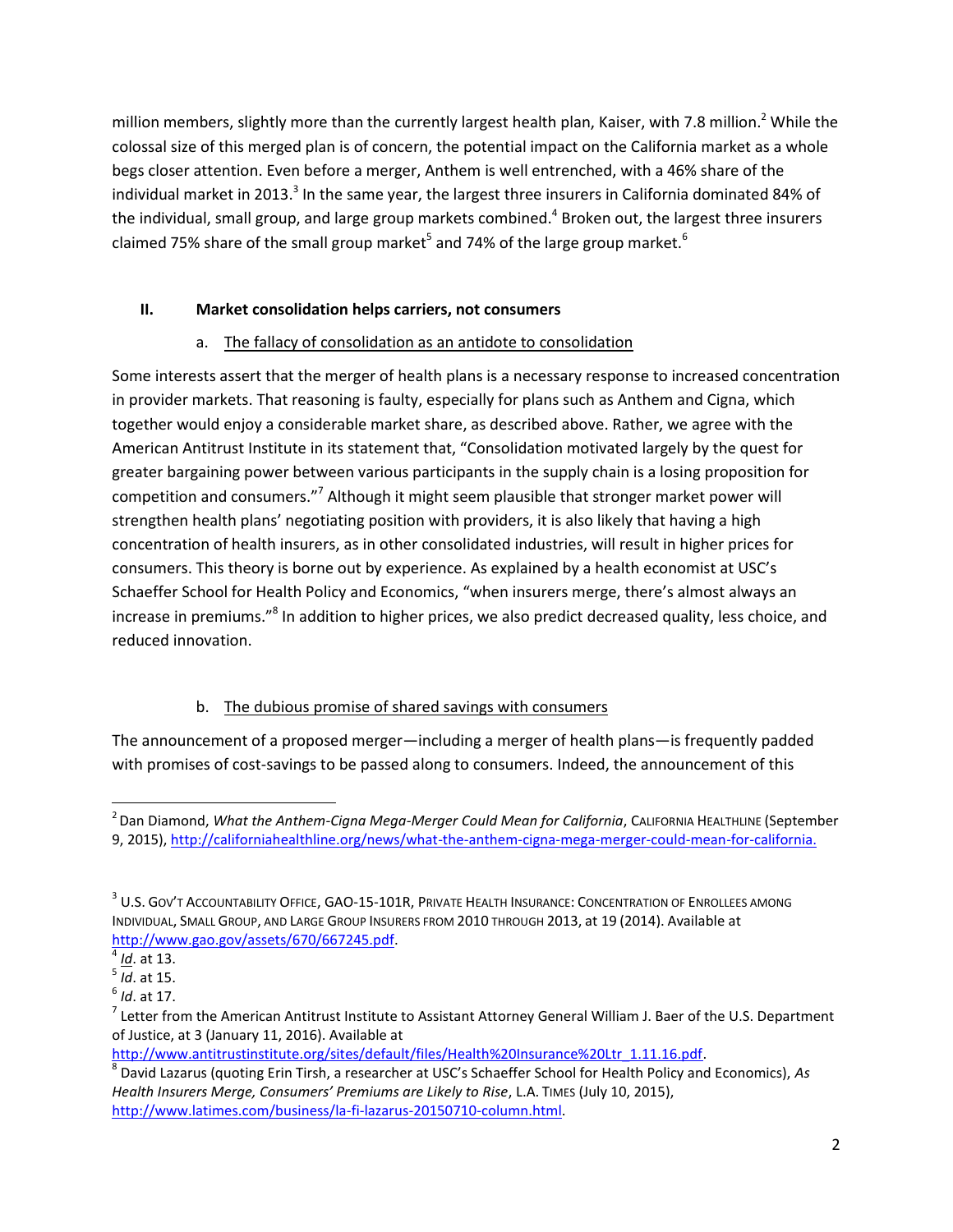proposed merger was coupled with promises that the merger would "deliver meaningful value to consumers and shareholders through…enhanced affordability and cost of care management capabilities."<sup>9</sup> The public was also assured that this merger would "help address our health system's challenges and provide supplemental insurance protection, and health care security to consumers."<sup>10</sup> However, consumers have reason to doubt assurances that this proposed merger would afford efficiencies for the benefit of consumers. Research on the subject reveals a dearth of economic studies or other evidence substantiating those kinds of assurances to be borne out in practice. As explained by one leading healthcare antitrust scholar regarding such health plan mergers, even if a more powerful health plan can force reimbursement rates lower, there is "little incentive [for an insurer] to pass along the savings to its policyholders."<sup>11</sup> It may be that plans do achieve savings from combining some aspects of their operations and launching new programs. But evidence suggests that savings from these programs will be limited to "small pockets of inefficiency."<sup>12</sup> Beyond that, the savings of "more affordable" products could be attributable to lesser quality, reductions in customer service, or excessively narrow provider networks. Consumers need assurances that any cost savings will not be achieved via reductions in the availability or quality of services. Finally, claimed efficiencies through vague "synergies" are often illusory; improvements in quality or service can generally be achieved just as well without merging.

#### c. The unfounded linkage of consolidation and innovation

Consumers and regulators should be wary of assurances, such as the one by the President and CEO of Anthem, that the proposed merger will "deliver meaningful value to consumers" through "superior innovation".<sup>13</sup> As one leading expert testified before the Senate Committee on the Judiciary, "there is no research showing that larger insurers are likelier to innovate."<sup>14</sup> In a recently released report, that expert expanded on her statement, reporting "there is no evidence of greater product innovation in more concentrated insurance markets," in fact noting to the contrary the plausible reasoning that

 $\overline{\phantom{a}}$ <sup>9</sup> Statement of Joseph Swedish, President and Chief Executive Officer of Anthem (July 24, 2015) (press release available a[t http://betterhealthcaretogether.com/content/uploads/2015/10/Better-Healthcare-Together\\_Press-](http://betterhealthcaretogether.com/content/uploads/2015/10/Better-Healthcare-Together_Press-Release.pdf)[Release.pdf\)](http://betterhealthcaretogether.com/content/uploads/2015/10/Better-Healthcare-Together_Press-Release.pdf)

 $\frac{10}{10}$  Statement of David M. Cordani, President and Chief Executive Officer of Cigna (July 24, 2015) (press release available a[t http://betterhealthcaretogether.com/content/uploads/2015/10/Better-Healthcare-Together\\_Press-](http://betterhealthcaretogether.com/content/uploads/2015/10/Better-Healthcare-Together_Press-Release.pdf)[Release.pdf\)](http://betterhealthcaretogether.com/content/uploads/2015/10/Better-Healthcare-Together_Press-Release.pdf)

<sup>11</sup> Thomas Greaney, *Examining Implications of Health Insurance Mergers*, HEALTH AFFAIRS BLOG (July 16, 2015), [http://healthaffairs.org/blog/2015/07/16/examining-implications-of-health-insurance-mergers/.](http://healthaffairs.org/blog/2015/07/16/examining-implications-of-health-insurance-mergers/)

 $12$  Amy Nordrum (quoting Mark Pauly, an expert in the economics of healthcare at the Wharton School of the University of Pennsylvania), *Aetna-Humana Merger: Major Insurers Seek Programs to Improve Care and Reduce Costs*, INTERNATIONAL BUSINESS TIMES (November 23, 2015), [http://www.ibtimes.com/aetna-humana-merger-major](http://www.ibtimes.com/aetna-humana-merger-major-insurers-seek-programs-improve-care-reduce-costs-2192875)[insurers-seek-programs-improve-care-reduce-costs-2192875.](http://www.ibtimes.com/aetna-humana-merger-major-insurers-seek-programs-improve-care-reduce-costs-2192875)

<sup>&</sup>lt;sup>13</sup> Statement of Joseph Swedish, President and Chief Executive Officer of Anthem (July 24, 2015) (press release available a[t http://betterhealthcaretogether.com/content/uploads/2015/10/Better-Healthcare-Together\\_Press-](http://betterhealthcaretogether.com/content/uploads/2015/10/Better-Healthcare-Together_Press-Release.pdf)[Release.pdf\)](http://betterhealthcaretogether.com/content/uploads/2015/10/Better-Healthcare-Together_Press-Release.pdf)

<sup>&</sup>lt;sup>14</sup> "Health Insurance Industry Consolidation: What Do We Know From the Past, Is It Relevant in Light of the ACA, *and What Should We Ask?*," *Before the Subcomm. on Antitrust, Competition Policy, and Consumer Rights of the S. Comm. on the Judiciary*, 114th Cong. 3 (2015) (testimony of Leemore S. Dafny, PhD.). Available at [http://www.judiciary.senate.gov/imo/media/doc/09-22-15%20Dafny%20Testimony%20Updated.pdf.](http://www.judiciary.senate.gov/imo/media/doc/09-22-15%20Dafny%20Testimony%20Updated.pdf)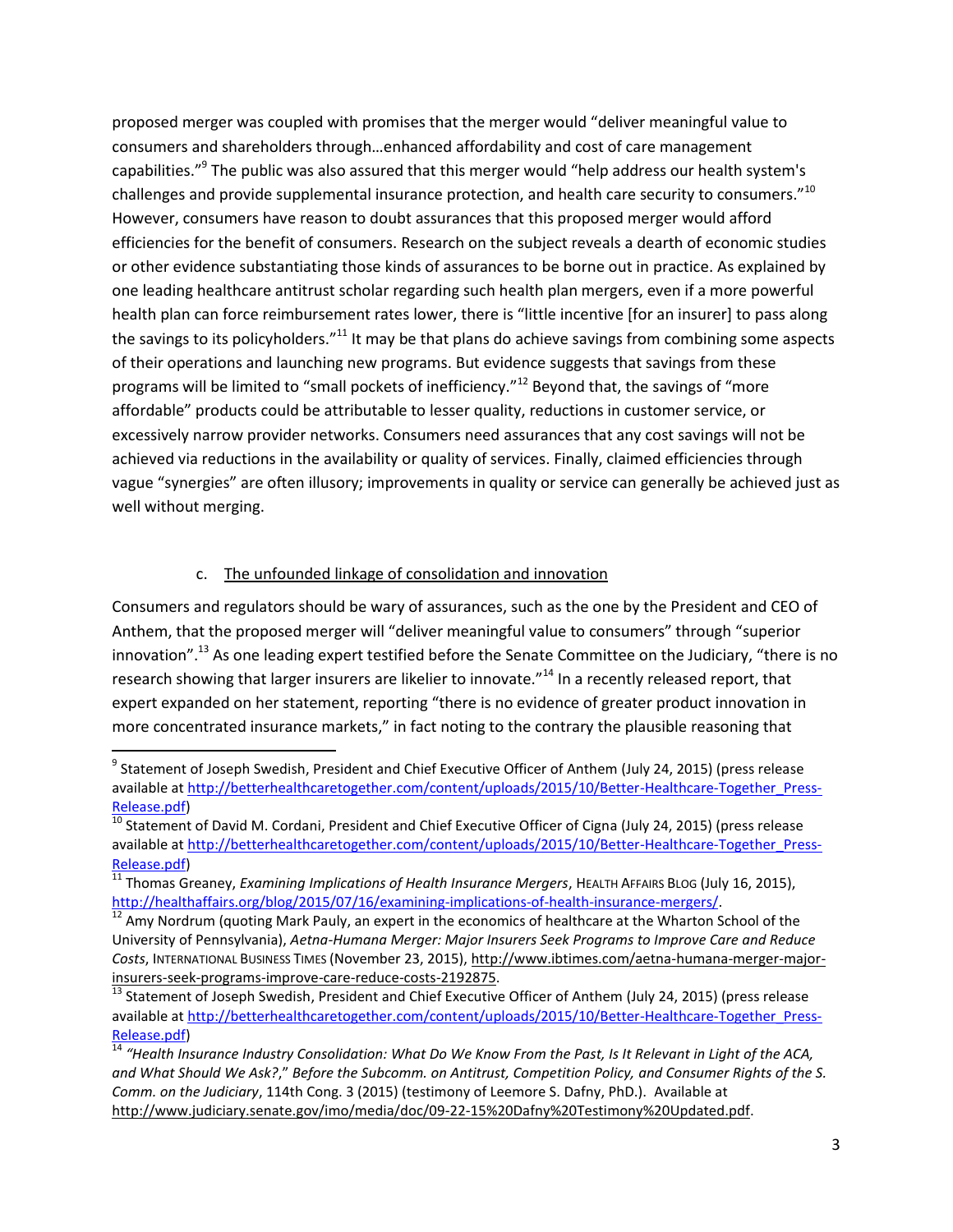"insurers in more concentrated markets are less motivated to innovate because it isn't necessary to retain customers."<sup>15</sup> Indeed, it is unclear how innovation would improve post-merger. Despite questions from consumer groups along those lines, we have yet to hear an adequate explanation from the carriers of why innovation is inextricably linked with consolidation. It is not even apparent what health plans mean when they say "innovation." If *innovation* in this context means selective contracting, or network management, as suggested by some scholars<sup>16</sup>, this is not exactly a breakthrough that justifies a major shift in the composition of the insurance market. We support innovation that makes high quality products more affordable, improves health outcomes, and makes significant inroads in reducing racial and ethnic disparities. Health plans must be held accountable for assurances such as these so that they are not merely empty or self-interested promises.

### **III. Increased market power may mean worse insurance products for consumers**

Consumers are justified in questioning whether newly merged plans—with increased market power and less competition—will offer lower quality insurance products than in the past. Health plans are more than a financial conduit between consumers and providers; the plans also have a direct relationship with consumers, such as by coordinating care and providing supplemental information or programming. It is therefore necessary to consider not only whether and how health plan market consolidation will affect prices for consumers, but also how decreased competition may alter the actual product.

## a. The risk of quality going from bad to worse

The records for both Anthem and Cigna are replete with shortcomings, raising concern that the newly merged plans may adopt each other's perhaps less costly but worse practices rather than adopt each other's best practices.

• In 2012, the California Department of Insurance (CDI) brought legal action against Cigna, (and Health Net), in response to IMR requests by Cigna policyholders who were—inappropriately, in the determination of CDI—denied coverage for Autism therapy.<sup>17</sup> The CDI and Cigna reached an agreement<sup>18</sup> obligating Cigna to cover behavioral therapy for autism for the period of time leading up to enactment of SB 946, which requires health care service plan contracts and health

 $\overline{a}$ 

<sup>15</sup> Leemore Dafny and Christopher Ody, *New Health Care Symposium: No Evidence That Insurance Market Consolidation Leads to Greater Innovation*, HEALTH AFFAIRS BLOG, (February 24, 2016), [http://healthaffairs.org/blog/2016/02/24/no-evidence-that-insurance-market-consolidation-leads-to-greater](http://healthaffairs.org/blog/2016/02/24/no-evidence-that-insurance-market-consolidation-leads-to-greater-innovation/)[innovation/.](http://healthaffairs.org/blog/2016/02/24/no-evidence-that-insurance-market-consolidation-leads-to-greater-innovation/) 

<sup>16</sup> *Id.*

<sup>&</sup>lt;sup>17</sup> Press Release, California Department of Insurance, Insurance Commissioner Dave Jones Announces Agreements with Major Health Insurers to Provide Autism Coverage (February 27, 2012)(available at [http://www.insurance.ca.gov/0400-news/0100-press-releases/2012/release017-12.cfm\)](http://www.insurance.ca.gov/0400-news/0100-press-releases/2012/release017-12.cfm).

<sup>&</sup>lt;sup>18</sup> In the Matter of Connecticut General Life Insurance Company, Before the Insurance Commissioner of the State of California, File No. UPA-2011-xxxxx, Stipulation and Waiver signed February 27, 2012. Available at [http://www20.insurance.ca.gov/ePubAcc/Graphics/169853.pdf.](http://www20.insurance.ca.gov/ePubAcc/Graphics/169853.pdf)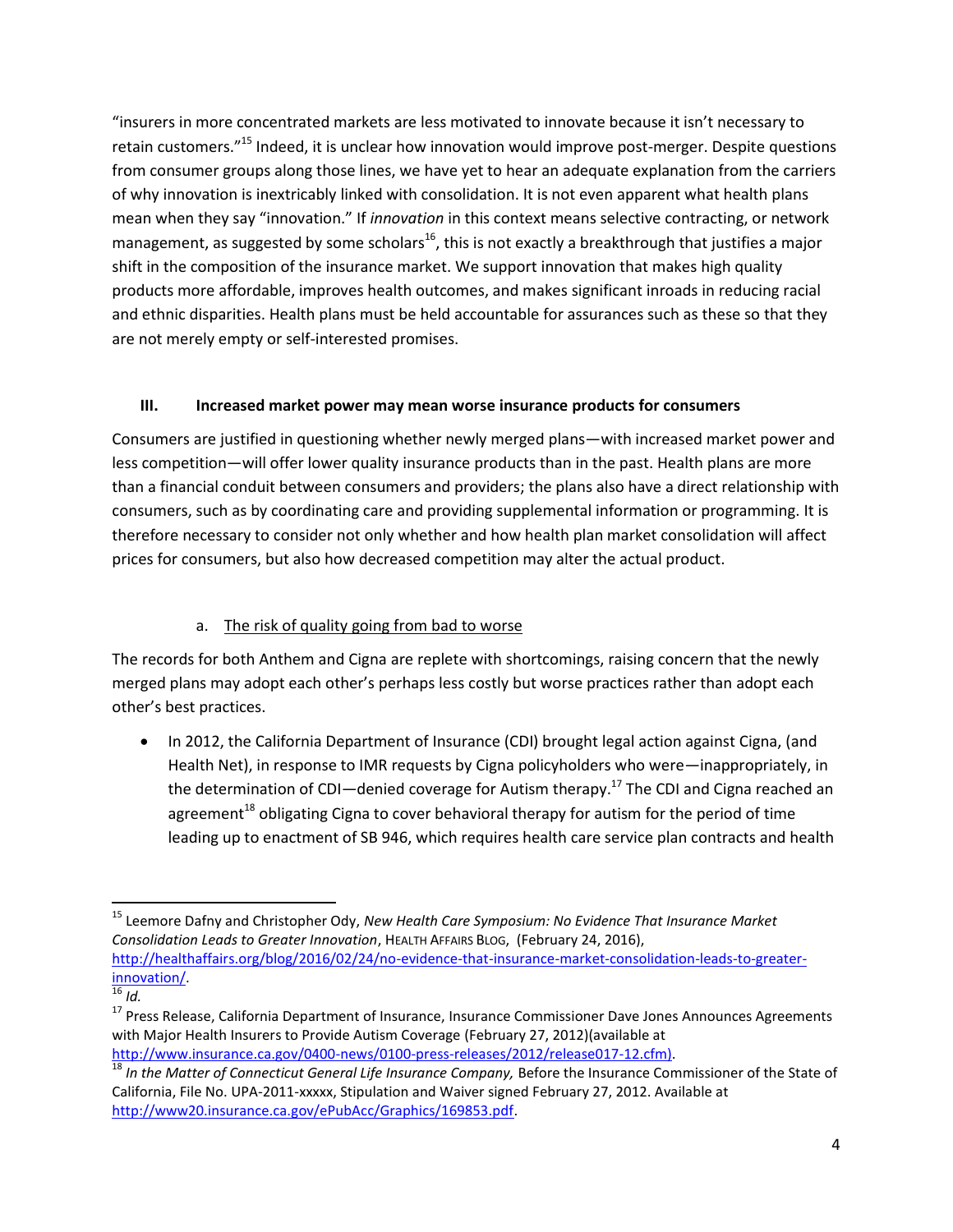insurance policies to provide coverage for behavioral health treatment for autism or other development disorders.

- In 2013, Anthem had the highest rate of Independent Medical Review (IMR) requests among health plans operating in California with 400,000 or more enrollees. Among all the health plans in the state, of any size, Anthem had the third-highest rate of IMRs.
- In 2013, Cigna was middle of the pack for IMR requests among plans with fewer than 400,000 enrollees. However, Cigna's rate of consumer complaints increased by 15% in 2014, causing the health plan to become the third highest rate of IMR requests.<sup>19</sup>
- Like Cigna, Anthem had a higher rate of IMR requests in 2014 than in 2013. In 2014, Anthem continued to have the highest rate of IMR requests among health plans operating in California with 400,000 or more enrollees. Nearly half of decisions involving Anthem that went through the IMR process for experimental/investigational care were overturned by  $DMHC^{20}$  and about 60% of IMRs for medical necessity or ER reimbursement were either overturned by DMHC or reversed by the plan.<sup>21</sup> In 2014, Anthem also had the highest rate of IMR requests for all plans.
- In 2014, Anthem had:
	- $\circ$  The highest rate of complaints regarding access issues among plans with 400,000 or more enrollees and the second highest rate of complaints for all DMHC-regulated plans.
	- o The second highest rate of complaints to DMHC regarding claims and financial of all the plans with 400,000 or more enrollees.
	- $\circ$  The second highest rate of complaints to DMHC related to enrollment of all plans, as well as for the sub-category of plans with 400,000 or more enrollees, nearly tied with the plan that had the highest rate of complaints for this category.
	- $\circ$  The most complaints to DMHC regarding the "attitude" or service of the health plan among plans with 400,000 or more enrollees, and the second-most complaints for the same category among all plans (second only to the Chinese Community Health Plan).
- In 2014, Cigna had the third highest rate of consumer complaints regarding attitude/service among plans with fewer than 400,000 members.

 $\overline{\phantom{a}}$ 

<sup>19</sup> *See* CALIFORNIA DEPARTMENT OF MANAGED HEALTH CARE, INDEPENDENT MEDICAL REVIEW SUMMARY REPORT (2013), [https://www.dmhc.ca.gov/Portals/0/FileAComplaint/DMHCDecisionsAndReports/AnnualComplaintAndIMRDecisio](https://www.dmhc.ca.gov/Portals/0/FileAComplaint/DMHCDecisionsAndReports/AnnualComplaintAndIMRDecisions/2013.pdf) [ns/2013.pdf\(](https://www.dmhc.ca.gov/Portals/0/FileAComplaint/DMHCDecisionsAndReports/AnnualComplaintAndIMRDecisions/2013.pdf)showing that Cigna had 0.85 IMRs per 10,000). *See also* CALIFORNIA DEPARTMENT OF MANAGED HEALTH CARE, INDEPENDENT MEDICAL REVIEW SUMMARY REPORT (2014) [hereinafter *2014 Annual DMHC Report*], [https://www.dmhc.ca.gov/Portals/0/FileAComplaint/DMHCDecisionsAndReports/AnnualComplaintAndIMRDecisio](https://www.dmhc.ca.gov/Portals/0/FileAComplaint/DMHCDecisionsAndReports/AnnualComplaintAndIMRDecisions/2014.pdf) [ns/2014.pdf](https://www.dmhc.ca.gov/Portals/0/FileAComplaint/DMHCDecisionsAndReports/AnnualComplaintAndIMRDecisions/2014.pdf) (showing that Cigna had 1.01 IMRs per 10,000).

<sup>20</sup> *2014 Annual DMHC Report.*

<sup>21</sup> *2014 Annual DMHC Report.*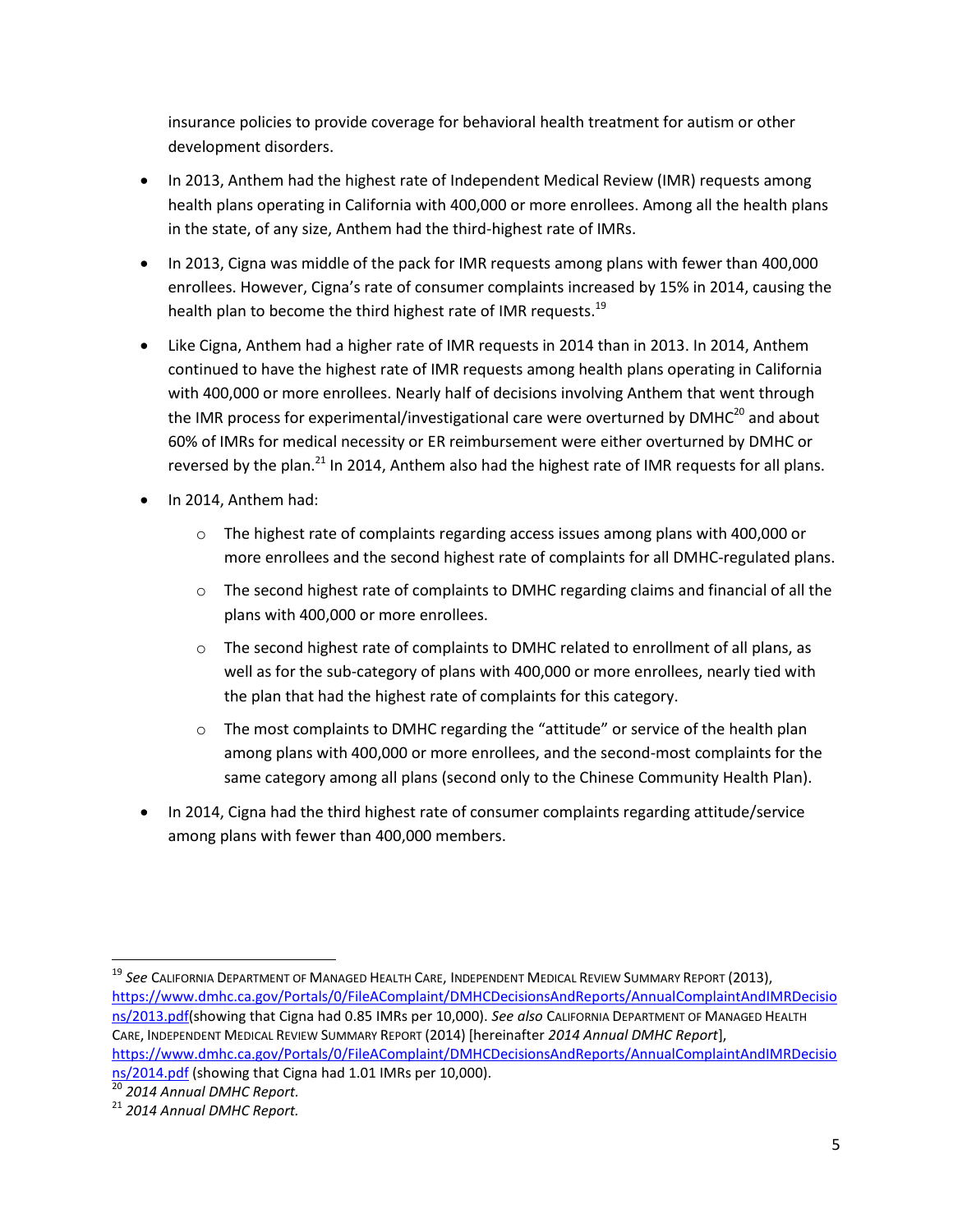- In 2014, DMHC conducted a non-routine survey of Anthem Blue Cross provider networks and directories for the individual market and took enforcement action against the plan.<sup>22</sup> Fining the plan \$250,000, the Department in its press release stated that Anthem would be required to "improve the accuracy of their provider directories and reimburse enrollees who may have been negatively impacted by inaccuracies in provider directories."<sup>23</sup>
- The California Office of the Patient Advocate (OPA) found, in its Health Care Quality Report Cards 2015-2016 Edition, based on surveys of HMO and PPO policyholders:<sup>24</sup>
	- o Anthem Blue Cross PPO was rated *Poor* (one star out of four) for the product overall<sup>25</sup> and that its HMO was rated *Poor* for *Getting care easily*. 26
	- o Cigna PPO was rated *Poor* for *Getting care easily* and *PPO helps members get answers<sup>27</sup>* and its HMO was rated *Poor* for both *Getting care easily* and for *Heart care*. 28
- Out of 507 ranked private plans, the NCQA ranked Anthem Blue Cross HMO/POS #317, Anthem Blue Cross PPO #329, and Anthem Blue Cross Life and Health Insurance #330.<sup>29</sup>
- In the NCQA scoring, the Anthem Blue Cross HMO/POS product earned a below-average score for *customer satisfaction*, earning only 2 out of 5 for *getting care* and the lowest score possible, a 1 out of 5, for how consumers rated satisfaction with the product's specialists.<sup>30</sup> Also troubling, the HMO/POS product received low scores for well-child visits and access to pediatricians. In fact, the product earned only a single star when consumers were asked whether children age 15 months got the recommended up to six well-child visits since birth.<sup>31</sup>
- Failure to adequately ensure consumer privacy and data security
	- $\circ$  In 2013, Anthem (at the time called Wellpoint), the parent firm of Anthem Blue Cross Blue Shield in Virginia and Empire BlueCross BlueShield in New York, agreed to settle a

[http://www.dmhc.ca.gov/portals/0/abouttheDMHC/newsroom/2015/pr110315.pdf\)](http://www.dmhc.ca.gov/portals/0/abouttheDMHC/newsroom/2015/pr110315.pdf).

l

<sup>&</sup>lt;sup>22</sup> Press Release, Department of Managed Health Care, DMHC Fines Blue Shield and Anthem for Inaccurate Provider Directories (November 3, 2015) (available at

<sup>23</sup> *Id*.

<sup>&</sup>lt;sup>24</sup> The OPA patient ratings are based on Consumer Assessment of Healthcare Providers and Systems (CAHPS) survey results. This survey queries HMO and PPO members on the care and services they received by their health plan.

<sup>25</sup> *Anthem Blue Cross PPO 2015-16 Edition*, State of California Office of the Patient Advocate. Available at [http://reportcard.opa.ca.gov/rc/profile.aspx?EntityType=PPO&Entity=BLUE\\_CROSS\\_PPO.](http://reportcard.opa.ca.gov/rc/profile.aspx?EntityType=PPO&Entity=BLUE_CROSS_PPO)

<sup>26</sup> *Anthem Blue Cross HMO 2015-16 Edition*, State of California Office of the Patient Advocate. Available at [http://reportcard.opa.ca.gov/rc/profile.aspx?EntityType=HMO&Entity=BLUE\\_CROSS.](http://reportcard.opa.ca.gov/rc/profile.aspx?EntityType=HMO&Entity=BLUE_CROSS)

<sup>27</sup> *Cigna HMO 2015-16 Edition*, State of California Office of the Patient Advocate. Available at [http://reportcard.opa.ca.gov/rc/profile.aspx?EntityType=PPO&Entity=CIGNA\\_PPO.](http://reportcard.opa.ca.gov/rc/profile.aspx?EntityType=PPO&Entity=CIGNA_PPO)

<sup>28</sup> *Cigna HMO 2015-16 Edition*, State of California Office of the Patient Advocate. Available at [http://reportcard.opa.ca.gov/rc/profile.aspx?EntityType=HMO&Entity=CIGNA.](http://reportcard.opa.ca.gov/rc/profile.aspx?EntityType=HMO&Entity=CIGNA)

<sup>29</sup> *NCQA Health Insurance Plan Rankings 2014-2015 – Summary Report (Private)*. Available at [http://healthplanrankings.ncqa.org/2014/.](http://healthplanrankings.ncqa.org/2014/)

<sup>30</sup> *NCQA Health Insurance Plan Rankings 2014-2015 – Detail Report (Private)*, Plan Name: Anthem Blue Cross. Available a[t http://healthplanrankings.ncqa.org/2014/HprPlandetails.aspx?id=121.](http://healthplanrankings.ncqa.org/2014/HprPlandetails.aspx?id=121) <sup>31</sup> *Id.*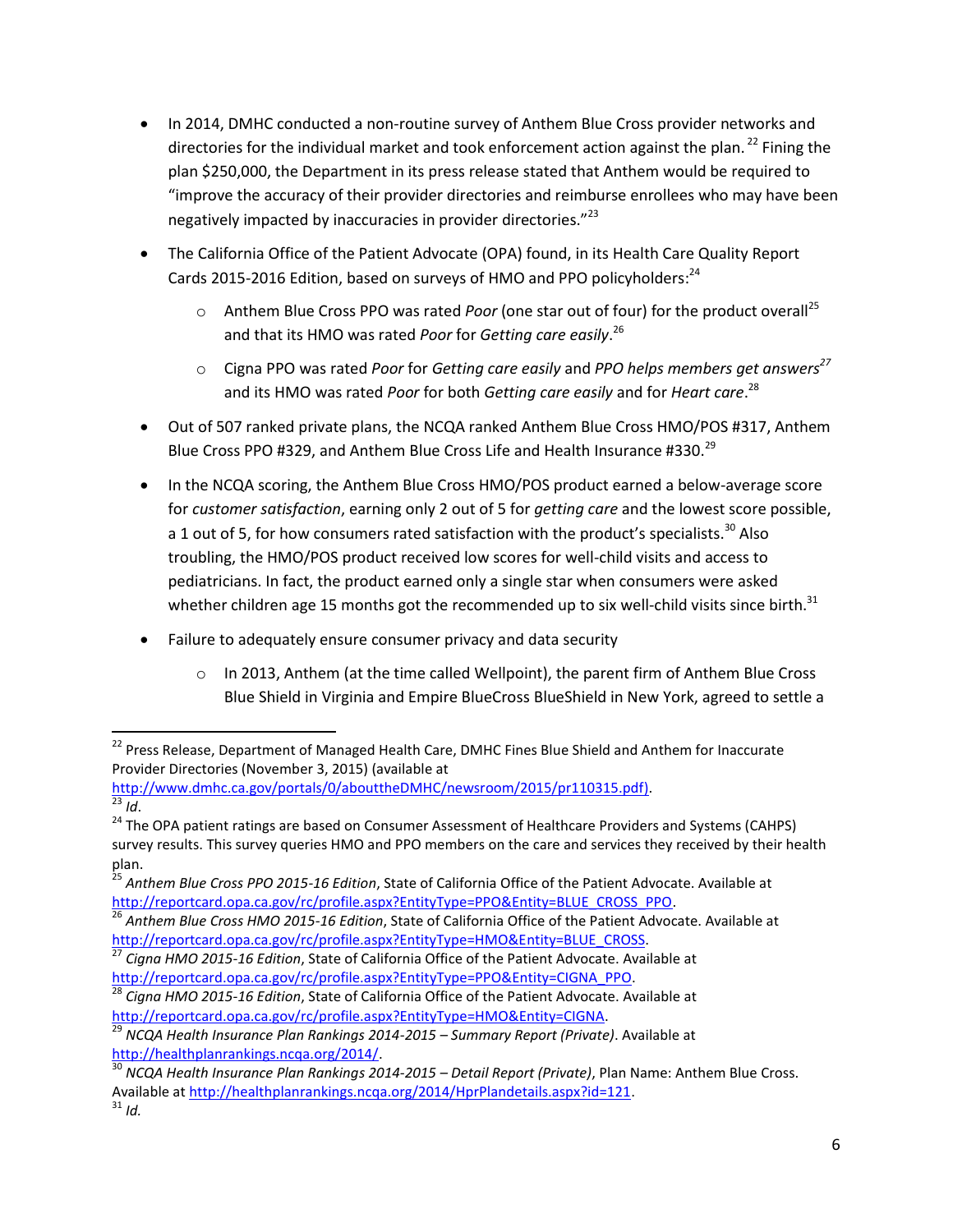claim of potential HIPAA violations by paying a \$1.7 million fine. According to HHS, "more than the health records of more than 600,000 individuals were found to be vulnerable to Internet breach" and that Wellpoint had inadequate technical safeguards against such a breach.<sup>32</sup>

- $\circ$  In Spring 2015, after waiting four months after they discovered it, Anthem disclosed a data breach affecting as many as 80 million past and current policyholders.<sup>33, 34</sup> Through a cyberattack on its IT system, hackers may have gained access to policyholders' names, birthdays, Social Security numbers, health care ID numbers, home addresses, email addresses, employment information, and income data.<sup>35</sup> Anthem estimated that the breach occurred over the course of several weeks in December 2014. Experts said Anthem was a likely target for hackers because "they have been slower to adopt measures" to protect consumers and are "generally less secure than financial service companies who have the same type of customer data."<sup>36</sup>
- On September 3, 2014, DMHC issued a Preliminary Report to Anthem Blue Cross, in which the Plan was cited for seven deficiencies (shown below). In its 2015 Final Routine Survey<sup>37</sup>, the Department found that Anthem had not corrected *any* of the noted deficiencies. Those were<sup>38</sup>:
	- $\circ$  Grievances and appeals: (1) failure to maintain a grievance system that consistently ensures any written or oral expression of dissatisfaction; (2) impermissible processing of standard grievances pertaining to coverage disputes, disputed health care services involving medical necessity, and experimental or investigational treatment through its exempt grievance process; (3) impermissible processing of standard grievances that are not resolved by the close of the next business day through its exempt grievance process; (4) failure to maintain a grievance system that consistently ensures adequate consideration of enrollee grievances and rectification where appropriate.
	- $\circ$  Grievances and appeals (behavioral health only): their grievance system does not consistently ensure compliance with all acknowledged letter requirements.

l

<sup>&</sup>lt;sup>32</sup> Anthem, Empire Parent Firm Settles HIPAA Charges for \$1.7 Million Fine, Insurance & Financıal Advisor (July 18, 2013), [http://ifawebnews.com/2013/07/18/anthem-empire-parent-firm-settles-hipaa-charges-for-1-7-million](http://ifawebnews.com/2013/07/18/anthem-empire-parent-firm-settles-hipaa-charges-for-1-7-million-fine/)[fine/.](http://ifawebnews.com/2013/07/18/anthem-empire-parent-firm-settles-hipaa-charges-for-1-7-million-fine/) 

<sup>&</sup>lt;sup>33</sup> Reed Abelson and Matthew Goldstein, Anthem Hacking Points to Security Vulnerability of Health Care Industry, N.Y. TIMES: BUSINESS DAY (February 5, 2015), [http://www.nytimes.com/2015/02/06/business/experts-suspect-lax](http://www.nytimes.com/2015/02/06/business/experts-suspect-lax-security-left-anthem-vulnerable-to-hackers.html?_r=0)security-left-anthem-vulnerable-to-hackers.html? r=0.

ANTHEM, <https://www.anthemfacts.com/> (last updated August 25, 2015)

<sup>35</sup> Reed Abelson and Matthew Goldstein*, Anthem Hacking Points to Security Vulnerability of Health Care Industry*, N.Y. TIMES: BUSINESS DAY (February 5, 2015), [http://www.nytimes.com/2015/02/06/business/experts-suspect-lax](http://www.nytimes.com/2015/02/06/business/experts-suspect-lax-security-left-anthem-vulnerable-to-hackers.html?_r=0)[security-left-anthem-vulnerable-to-hackers.html?\\_r=0.](http://www.nytimes.com/2015/02/06/business/experts-suspect-lax-security-left-anthem-vulnerable-to-hackers.html?_r=0) <sup>36</sup> *Id*.

<sup>&</sup>lt;sup>37</sup> Final Report Routine Survey of Blue Cross of California, DEPARTMENT OF MANAGED HEALTH CARE HELP CENTER DIVISION OF PLAN SURVEYS (April 3, 2015). Available at

http://dmhc.ca.gov/desktopmodules/dmhc/medsurveys/surveys/303\_r\_full%20servicebehavioral%20health\_040315.pdf.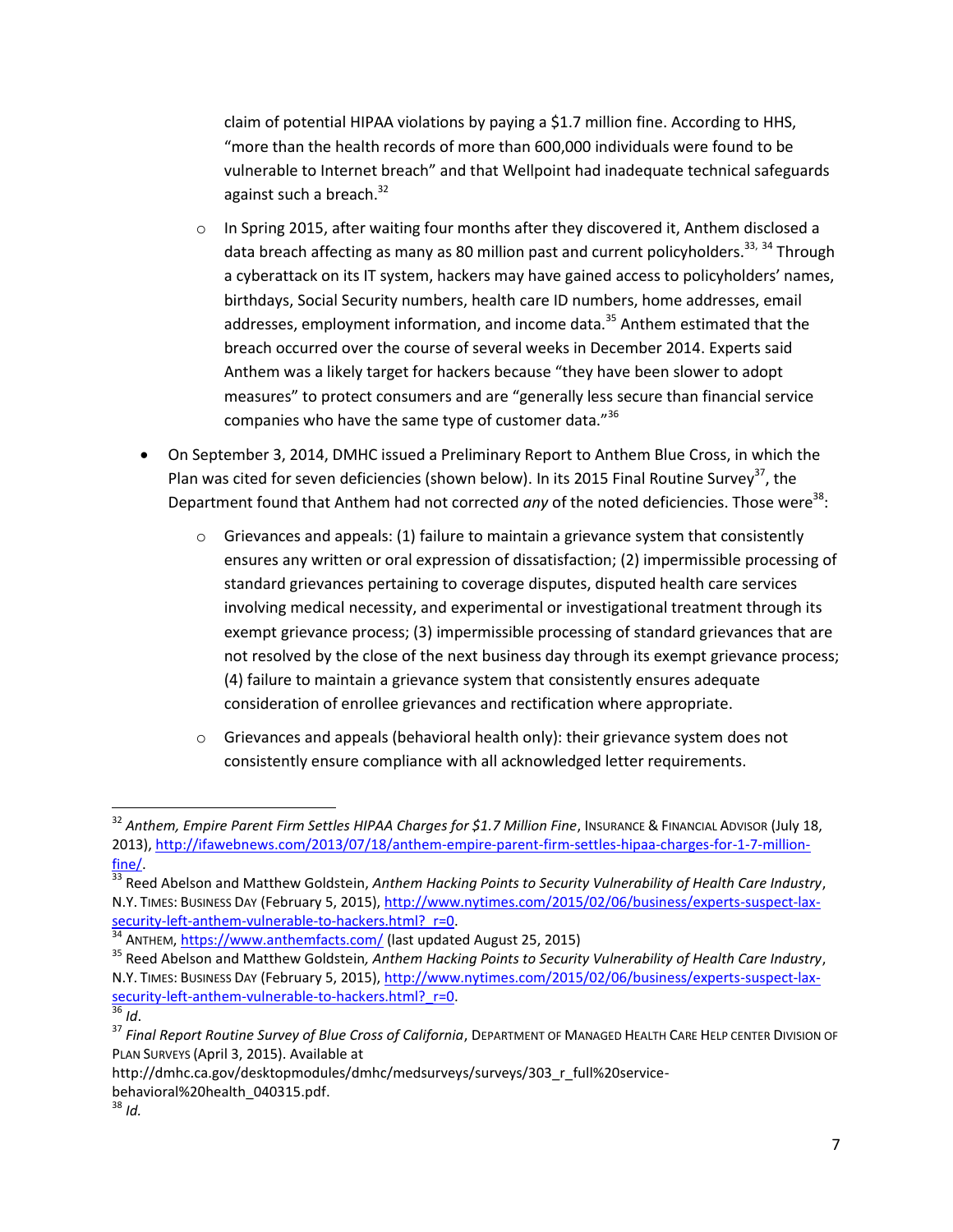- $\circ$  Utilization management: for decisions to deny, delay, or modify health care service requests by providers based in whole or in part on medical necessity, the Plan does not consistently include in its written response: a clear and concise explanation or the reasons for the decision, a description of the criteria or guidelines used, and the clinical reasons for the decision.
- In 2015, DMHC fined Anthem more than \$1.5 million for the Plan's failure to pay for an important screening for pregnant women when the only provider able to conduct that screening was out-of-network.<sup>39</sup>
- In 2015, the Missouri Department of Insurance fined Cigna subsidiaries \$140,800 for "using unapproved forms, incorrectly denying chiropractic claims, charging copayments of more than 50 percent and failing to send an explanation of benefits to members."<sup>40</sup>
- In 2016, CMS issued an enforcement action prohibiting Cigna from enrolling new Medicare beneficiaries and from marketing activities to Medicare beneficiaries. In its enforcement notice, CMS stated that Cigna "substantially failed to comply with CMS requirements" and that Cigna's failures were "widespread and systemic. Violations resulted in enrollees experiencing delays or denials in receiving medical services and prescription drugs, and increased out of pocket costs for medical services and prescription drugs."<sup>41</sup>

Despite historical underperformance of these plans and room for quality improvement, Anthem instead recently announced a 4% increase in shareholder dividends.<sup>42</sup> Yet, in its rate filing justification for the 2016 plan year, Anthem projected increased administrative expenses and profits alongside *decreases in quality improvement expenses* compared to what was projected for the year prior.<sup>43</sup> While for-profit corporations have an obligation to their shareholders, they do not need to increase dividends rather than reinvest those profits in improving their products. It is illogical to suppose that with even less competition Anthem would elect to spend its profits to improve its product rather than its bottom line and the pockets of its investors.

l

<sup>&</sup>lt;sup>39</sup> Letter of Agreement between DMHC and Anthem Blue Cross, Enforcement Action 11- 371 (May 8, 2015). Available from [http://wpso.dmhc.ca.gov/enfactions/docs/2294/1432760550987.pdf.](http://wpso.dmhc.ca.gov/enfactions/docs/2294/1432760550987.pdf) The Department leveraged a \$1.5 million administrative penalty against the insurer for failing to cover alpha fetal protein (AFP) testing at innetwork rates.

<sup>&</sup>lt;sup>40</sup> Missouri Department of Insurance, Missouri Department of Insurance Fines Health Insurer Cigna for Violations, (August 13, 2015) (available at

[http://insurance.mo.gov/news/2015/Missouri\\_Department\\_of\\_Insurance\\_fines\\_health\\_insurer\\_Cigna\\_for\\_violati](http://insurance.mo.gov/news/2015/Missouri_Department_of_Insurance_fines_health_insurer_Cigna_for_violations) [ons\)](http://insurance.mo.gov/news/2015/Missouri_Department_of_Insurance_fines_health_insurer_Cigna_for_violations).

 $41$  Letter from Department of Health & Human Services to Cigna-HealthSpring President Herb Fritch, at 2 (January 21, 2016). Available a[t https://www.cms.gov/Medicare/Compliance-and-Audits/Part-C-and-Part-D-Compliance](https://www.cms.gov/Medicare/Compliance-and-Audits/Part-C-and-Part-D-Compliance-and-Audits/Downloads/Cigna_Sanction_01_21_16.pdf)[and-Audits/Downloads/Cigna\\_Sanction\\_01\\_21\\_16.pdf.](https://www.cms.gov/Medicare/Compliance-and-Audits/Part-C-and-Part-D-Compliance-and-Audits/Downloads/Cigna_Sanction_01_21_16.pdf)

<sup>42</sup> *Anthem Declares First Quarter 2016 Dividend of \$0.65 Per Share*, BUSINESSWIRE (18 February 18, 2016), [http://www.businesswire.com/news/home/20160218006619/en/Anthem-Declares-Quarter-2016-Dividend-0.65-](http://www.businesswire.com/news/home/20160218006619/en/Anthem-Declares-Quarter-2016-Dividend-0.65-Share) [Share.](http://www.businesswire.com/news/home/20160218006619/en/Anthem-Declares-Quarter-2016-Dividend-0.65-Share)

<sup>&</sup>lt;sup>43</sup> Consumers Union comments on Blue Cross of California (dba Anthem Blue Cross) Rate Filing, SERFF Tracking Number AWLP-130080574, at 6 (September 1, 2015).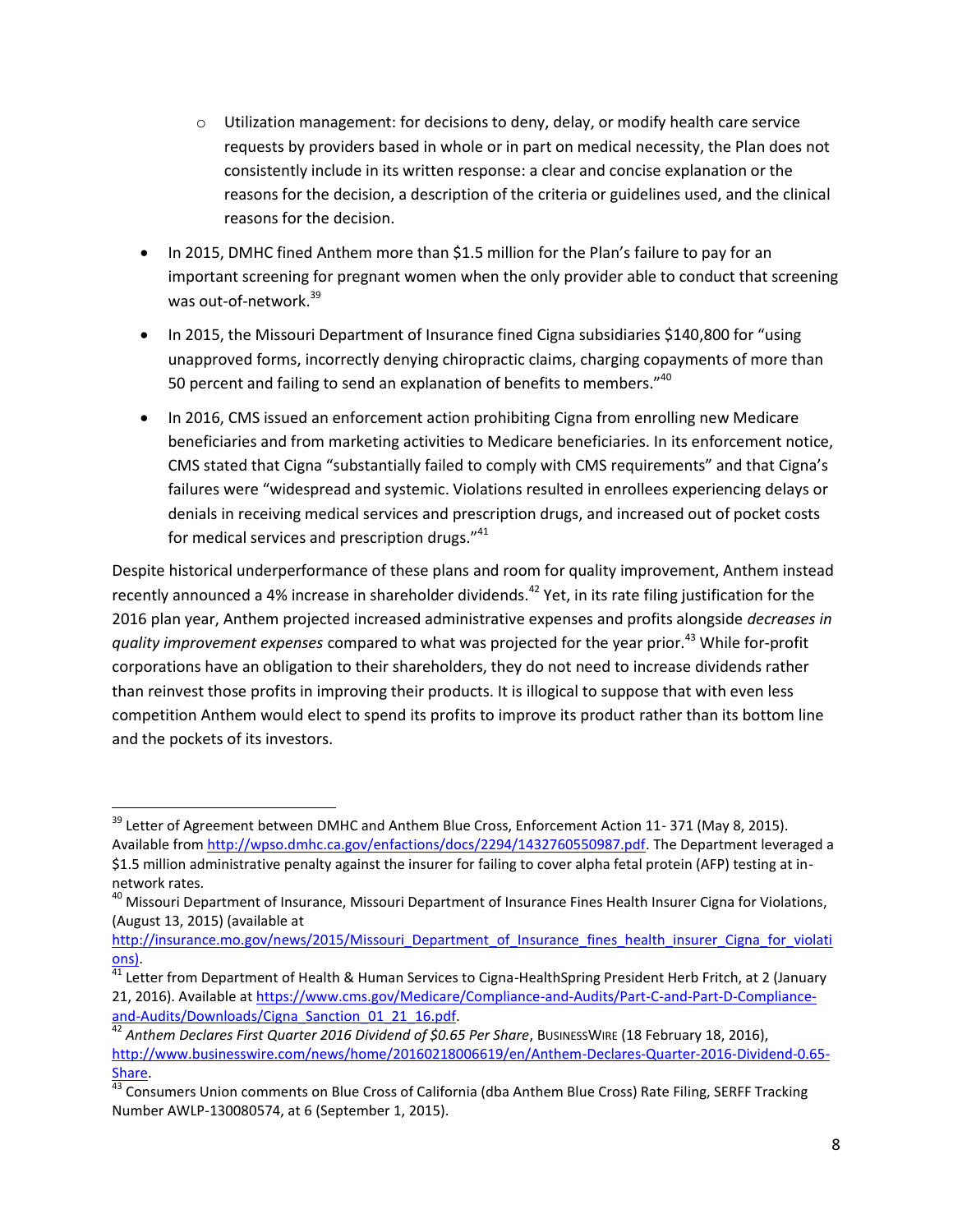We urge that DMHC, as a condition for any approval of this merger, obtain contractual obligations that raise the bar for quality for both plans. This may include an enhanced grievance processes so policyholders can have issues resolved before escalating to the Independent Medical Review stage, improved customer service, and a detailed plan and launch schedule to improve data security.

### b. The potential for deteriorating provider networks

Health plans are continuously adjusting their networks, partly in an effort to negotiate more favorable rates with providers and contain the cost of care. Although network narrowing has become a hot button topic, a recent report from the Robert Wood Johnson Foundation found that "[m]ore than 95 percent of regionally ranked hospitals were in-network with at least one Affordable Care Act marketplace plan in both 2015 and 2016."<sup>44</sup> Through careful tailoring, the California health insurance market is at a comfortable point in terms of network size: regionally ranked hospitals are included in 11 out of California's 12 regions, an increase of 10% in 2016 over 2015.<sup>45</sup> We therefore worry whether a merged plan like the one proposed here will alter networks in California out of the current comfort zone. For example, in Missouri, there was an outcry among consumers when the network for the Anthem BlueCross BlueShield plans, sold on the federal marketplace, did not include BJC HealthCare and its 13 hospitals, including Barnes-Jewish Hospital, an internationally recognized academic medical center, and its children's hospital.<sup>46</sup>

Carefully tailored networks can be a valid option for lowering costs and attaining higher value in the health care system. However, "sufficient consumer protections must be in place to realize these benefits without unduly limiting consumer choice or decreasing healthcare value."<sup>47</sup> Among other factors to be considered, there must be sufficient numbers and types of providers in the marketplace to ensure consumers can access high quality affordable care when needed. Yet, the risk of two major plans merging and using their clout to shrink networks is concerning in terms of whether consumers will be able to access care. We therefore strongly urge the Department, in the event this merger is approved, to closely monitor the plan networks, and to hinge any merger approval on undertakings related to both network adequacy and provider directory accuracy.

[http://www.rwjf.org/content/dam/farm/reports/issue\\_briefs/2016/rwjf426368.](http://www.rwjf.org/content/dam/farm/reports/issue_briefs/2016/rwjf426368) <sup>45</sup> *Id*. at 4.

 $\overline{\phantom{a}}$ <sup>44</sup> *Most Regionally Ranked Hospitals Stay In-Network with Marketplace Plans, But Participation Declines*, Robert Wood Johnson Foundation, at 1 (February 23, 2016). Available at

<sup>46</sup> Jay Hancock, *Consumer Groups Criticize Anthem's Narrow Network in Missouri's Obamacare Marketplace*, KAISER HEALTH NEWS (September 26, 2013)[, http://khn.org/news/narrow-insurance-network-missouri-exchange](http://khn.org/news/narrow-insurance-network-missouri-exchange-marketplace/)[marketplace/.](http://khn.org/news/narrow-insurance-network-missouri-exchange-marketplace/)

<sup>47</sup> *Addressing Consolidation in the Healthcare Industry*, CONSUMERS UNION HEALTH CARE VALUE HUB, Research Brief No. 10, at 7 (January 2016),

http://www.healthcarevaluehub.org/files/2614/5452/4976/Addressing Consolidation in Healthcare.pdf.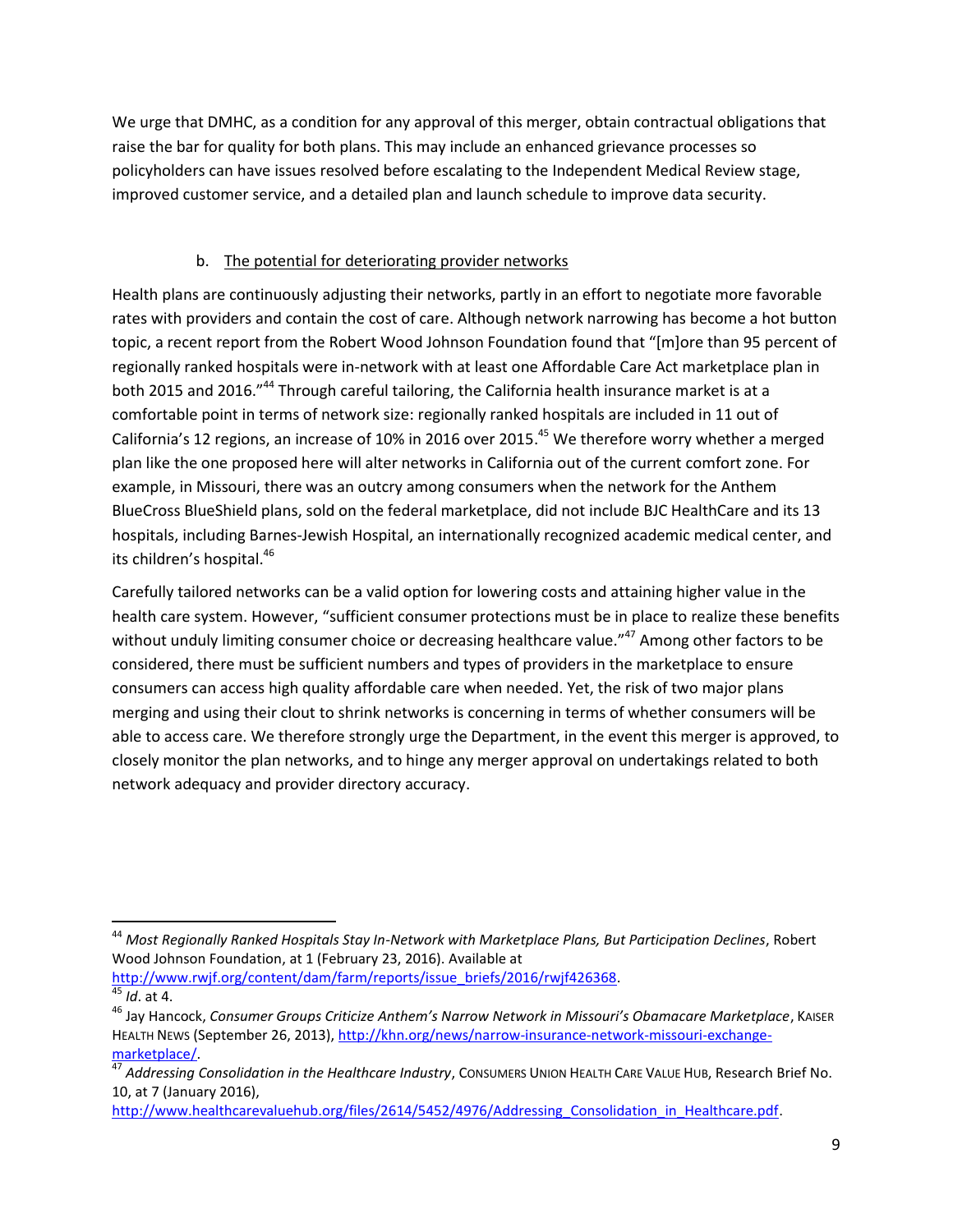### c. A larger carrier may be less responsive to rate review

Although regulators successfully compelled health plans in California to reduce proposed rate increases by about \$349 million over three years,<sup>48</sup> the fact remains that California is a *file and use* state, and a health plan that is disinclined to work with regulators is not required to do so. In addition to benefiting from two insurance regulators that rigorously review rate filings,<sup>49</sup> Californians also have the advantage of a state-based marketplace that, through its active purchaser status, negotiates rates before they are even put through for regulatory review. But the ability of Covered California to moderate rate increases has limitations. In 2015, for example, CDI announced that Anthem failed to justify its rate increase for consumers with individual grandfathered health insurance products and that the Plan refused to honor to a request by CDI to moderate the rate increase.<sup>50</sup> The merger of Anthem and Cigna, with its greatly expanded market share, threatens to further shift this delicate balance. Anthem recently filed with DMHC a proposed small group rate increase averaging 13.5% with a maximum of 24.9%, which would affect 39,000 members.<sup>51</sup> If Anthem increases its market share, and businesses on the small group market have fewer options, how will consumers absorb such a large increase, especially since it may tend to happen year after year?

Even in a relatively positive climate for rates in California, where the combination of rate review and an active purchaser marketplace may moderate rate increases, Anthem's performance in the process leaves room for improvement. For example, in its 2016 rate filing justification, Anthem indicated intent to increase its administrative expenses by 27% in 2016 over its proposal for 2015. However, rather than explaining *why* the administrative costs will expand exponentially, the carrier simply defined what is an administrative cost.<sup>52</sup> Additionally, of the Anthem plans regulated by DMHC and CDI between 2011 and 2016, nearly all had premium increases at or above average.<sup>53</sup> Notably, two of its individual products that were regulated by CDI in 2013 had premium increases significantly above average—19.4% and 25.6%--and affecting a total of 636,144 enrollees, even after dropping its rate increases from 24.6% and 28.1% respectively. 54

Anthem has proven itself willing to go up against state regulators who do not approve its exorbitant rate increases. Anthem Blue Cross and Blue Shield of Maine went to court after the state, which has prior

l

[http://wpso.dmhc.ca.gov/ratereview/Detail.aspx?lrh=M%2fo1fxhi6Wk%24.](http://wpso.dmhc.ca.gov/ratereview/Detail.aspx?lrh=M%2fo1fxhi6Wk%24)

<sup>48</sup> *California Health Insurance Rate Review*, CALPIRG, at 7 (April 17, 2014),

[http://www.calpirg.org/reports/cap/california-health-insurance-rate-review.](http://www.calpirg.org/reports/cap/california-health-insurance-rate-review)

Hopp, **Example, in 2014, Anthem Blue Cross initially requested 12-month rate increases averaging 15.2% for its** small group business. After discussion with DMHC, Anthem Blue Cross lowered the average rate increase, saving consumers approximately \$35 million. *2014 Annual DMHC Report*, *supra* note 22, at 13.

<sup>&</sup>lt;sup>50</sup> Press Release, California Department of Insurance, Anthem Blue Cross Fails to Justify Rate Increase on Individual Grandfathered Health Insurance Policies (April 22, 2015) (available at http://www.insurance.ca.gov/0400 news/0100-press-releases/2015/release044-15.cfm).

<sup>51</sup> Blue Cross of California (dba Anthem Blue Cross) Rate Filing, SERFF Tracking Number AWLP-130344239 (submitted November 25, 2015). Available at

<sup>&</sup>lt;sup>52</sup> Consumers Union comments on Blue Cross of California (dba Anthem Blue Cross) Rate Filing, SERFF Tracking Number AWLP-130080574, at 6 (September 1, 2015).

<sup>53</sup> Katherine Wilson, *Individual Health Insurance Premium Growth in California*, CALIFORNIA HEALTH CARE FOUNDATION (November 2015), [http://www.chcf.org/publications/2015/11/individual-premiums-growth-california.](http://www.chcf.org/publications/2015/11/individual-premiums-growth-california)  $3^{34}$  *Id.*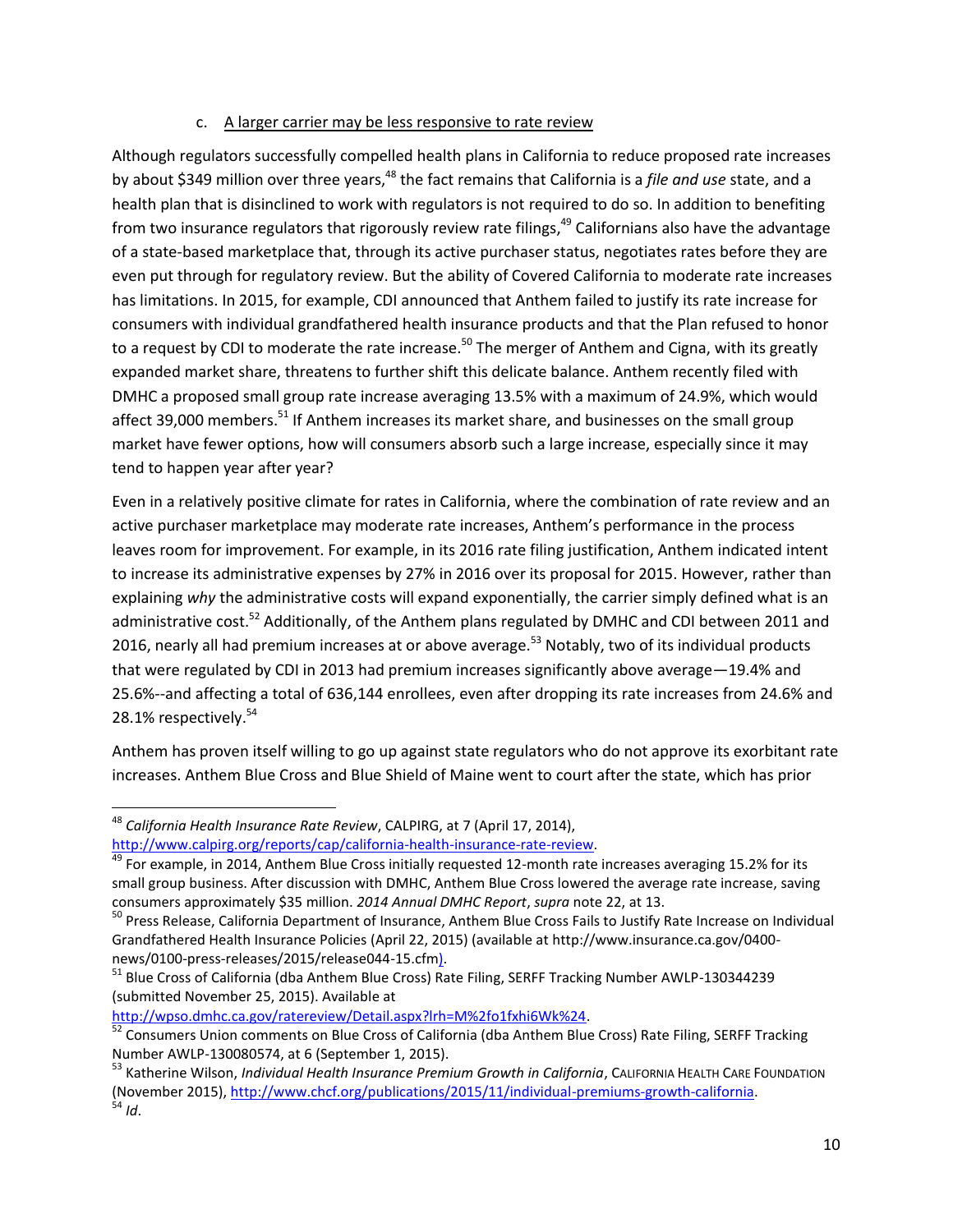approval authority, refused to approve an average rate hike of 18.5 percent on its policyholders. The court found against Anthem on all its arguments, holding that the "Superintendent's balancing of consumer interests against Anthem's desire for profits was appropriate."<sup>55</sup> If this merger is approved, regulators may find themselves reviewing larger rate increases across the table from a large health plan unwilling to negotiate. We therefore urge DMHC to link any approval, if one is ultimately forthcoming, to an enforceable undertaking that obligates the newly formed plan to only go forward with rates that are reasonable and fully justified.

### **IV. Recommended steps to protect the interest of consumers should the merger be approved**

For approval of this merger to be in the public interest, consumers would need assurances that the newly combined Anthem-Cigna corporation will lift up consumer interests and improve their lot—on access, affordability, and quality—rather than leaving consumers carrying the weight of this deal. We therefore recommend that, if the merger does go forward, DMHC secure the following assurances from Anthem-Cigna as a condition for any approval.

- Health insurance rates: The merged company should agree to not moving forward with premium rate increases in any market segment that CDI or DMHC deem unjustified or that contain inaccurate or incomplete information. Given the risk that the bigger merged company could unreasonably increase premiums, it should agree to providing even greater detail, and making it publicly available, to aid DMHC and CDI in especially close rate review, for a number of years after the merger. And to begin with, it should agree that Covered California, DMHC, and CDI may calculate any proposed increase rate based on Anthem or Cigna rates for the 2016 plan year, whichever sold the original product in that year. No proposed rate increase should be permitted to be finalized if it has been deemed unreasonable or unjustified by the Department; instead, the plan should confer with regulators until a reasonable and justified rate is set. This should apply to all lines of business subject to rate review at the time the rate is filed. While this would not replace the protections provided by effective competition, it would help alleviate some of the potential excesses.
- Quality improvement and cost containment initiatives: Existing state law requires that each plan's rate filing include "any cost containment and quality improvement efforts since the last filing for the same category of health benefits plan. To the extent possible, the plan shall describe any significant new health care cost containment and quality improvement efforts and provide an estimate of potential savings together with an estimated cost or savings for the projection period."<sup>56</sup> Unfortunately, that requirement is often honored more in the breach than the observance. In fact, in commenting on Anthem's rate filing justification for 2015, Consumers Union noted that the plan's actuarial memorandum "simply lists a generic assortment of quality improvement programs. … [I]t neither provides details on cost containment and quality

 $\overline{a}$ 

<sup>55</sup> *Summary of Key Points of Anthem health Plans of Maine, Inc. v. Superintendent of Insurance, Maine Attorney General, and Consumers for Affordable Health Care*, CONSUMERS FOR AFFORDABLE HEALTH CARE (2012), [http://www.mainecahc.org/wp-content-cahc/uploads/Anthem\\_summary.pdf.](http://www.mainecahc.org/wp-content-cahc/uploads/Anthem_summary.pdf) 

 $56$  CAL. HEALTH & SAFETY CODE § 1385.03(c)(3) (Deering 2016)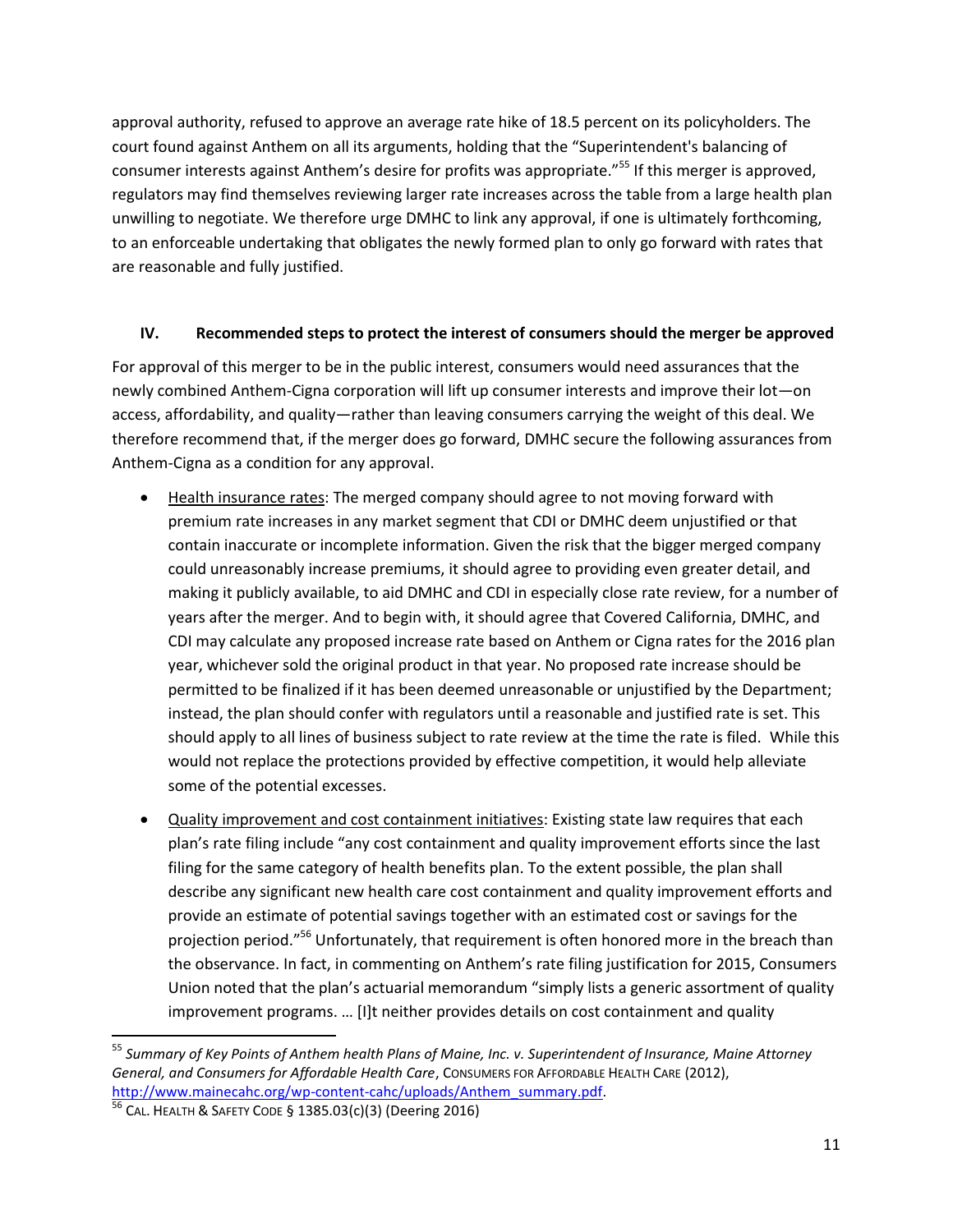improvement efforts nor estimates of costs or savings, as required."<sup>57</sup> The same was true in the following year, when Consumers Union's comment to DMHC was that, "The problem here is that without details about the initiatives and the related costs, it is difficult to see this report as anything other than a laundry list of quality improvement catch-phrases."<sup>58</sup> We urge the Department to secure specific and enforceable assurances that Anthem-Cigna will reinvest a meaningful portion of profits in quality improvement and cost containment initiatives and provide clear explanations and documentation of those investments, dollar breakdowns, estimated savings, and descriptions of how each of them directly benefits policyholders.

- Improving quality and consumer satisfaction ratings: Achieving above average quality ratings as measured by NCQA, Covered California, the Right Care Initiative, and the Office of Patient Advocate Quality Report Card, by no later than the performance measurement period ending December 31, 2017. For example, in addition to merely maintaining NCQA certification, any such undertaking should compel the combined plans to improve consumer satisfaction scores to ator-above average for all three categories: *Getting care*, *Satisfaction with physicians*, and *Satisfaction with health plan services.* Similarly, we want to see specific and enforceable commitments to raising its CAHPS scores, as reflected in the OPA Health Care Quality Report Cards, to meet or exceed average ratings.
- Improving its provider directory: Making available to consumers, policyholders and nonpolicyholders, an accurate provider directory that is easily accessible. The issue of provider directory inaccuracies is a serious one and likely to be exacerbated by a merged company combining IT systems and revising provider networks and products, all the while having less incentive to work to satisfy the needs and wishes of consumers.
- Dedicated staffing for transition issues: Whether due to network shifts, information technology glitches or other operational issues, mergers inevitably have bumps in the road which will disrupt the lives of the newly merged company's customers. Consumers Union recommends that DMHC require dedicated, increased staffing in California and anywhere else trouble spots in the company may arise and affect California consumers. For example, such relevant personnel may be needed to craft provider directories, provide customer service, and to ensure that protected health information is continuously secured through the transition and thereafter.

#### **Conclusion**

 $\overline{a}$ 

In conclusion, the California commercial health insurance marketplace has been competitive and relatively stable to date. We believe this has worked to consumers' advantage. Consolidation in that marketplace—from this and other pending mergers—is worrisome both for marketplace stability and for pricing and quality and access for consumers. We appreciate DMHC holding a public meeting on this

<sup>&</sup>lt;sup>57</sup> Consumers Union comments on Blue Cross of California Rate Filing, SERFF Tracking Number AWLP-129656693, (August 27, 2014).

<sup>&</sup>lt;sup>58</sup> Consumers Union comments on Blue Cross of California Rate Filing, SERFF Tracking Number AWLP-130080574, (September 1, 2015).